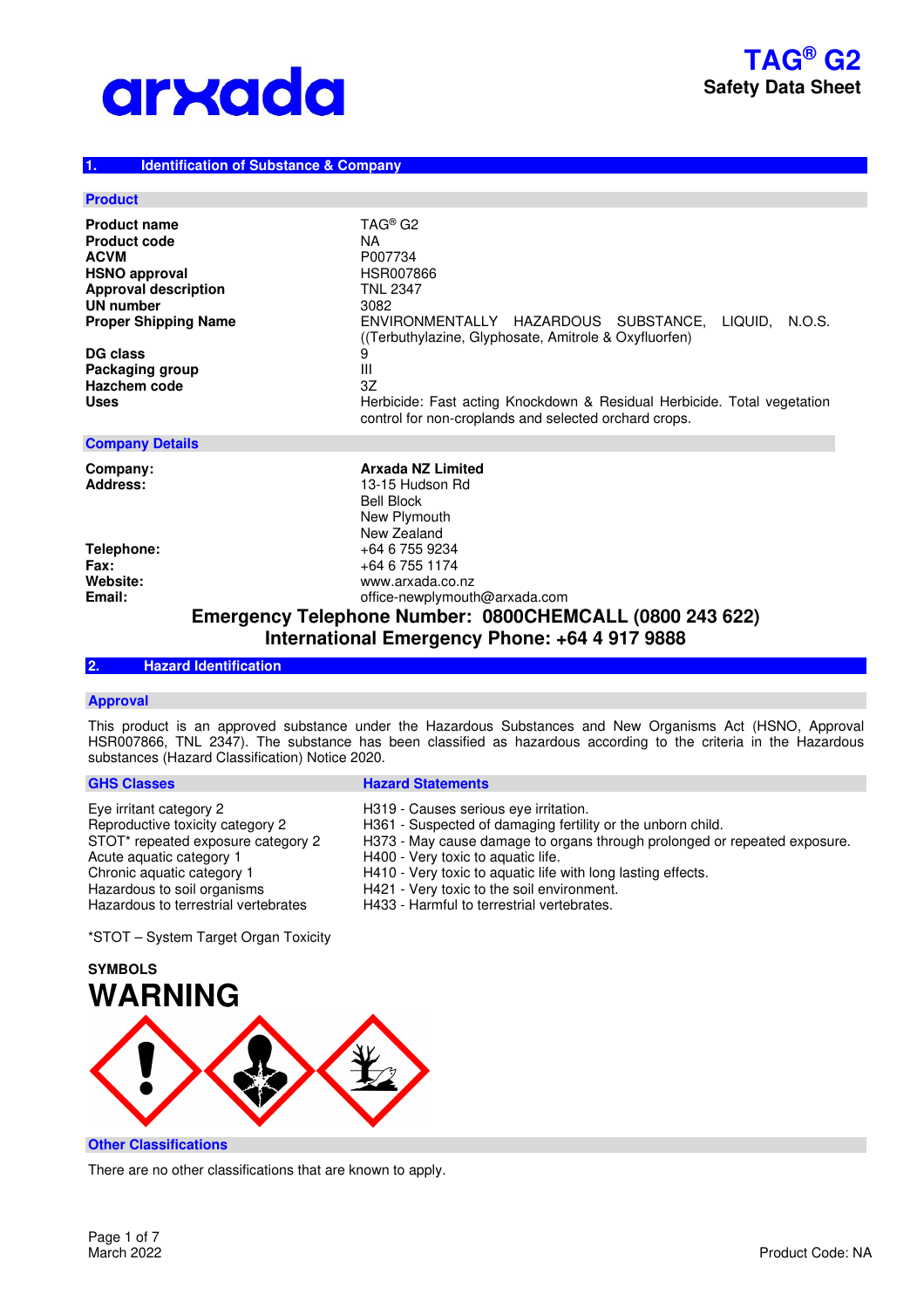

### **Precautionary Statements**

| <b>Prevention</b>                 | P103 - Read label before use.<br>P201 - Obtain special instructions before use.<br>P202 - Do not handle until all safety precautions have been read and understood.<br>P260 - Do not breathe vapour/spray.<br>P264 - Wash hands thoroughly after handling.<br>P270 - Do not eat, drink or smoke when using this product.<br>P273 - Avoid release to the environment.<br>P280 - Wear protective gloves/protective clothing/eye protection. |
|-----------------------------------|-------------------------------------------------------------------------------------------------------------------------------------------------------------------------------------------------------------------------------------------------------------------------------------------------------------------------------------------------------------------------------------------------------------------------------------------|
| Response                          | P281 - Use personal protective equipment as required.<br>P305+P351+P338 - IF IN EYES: Rinse cautiously with water for several minutes. Remove contact lenses,<br>if present and easy to do. Continue rinsing.<br>P337+P313 - If eye irritation persists: Get medical advice/attention.<br>P308+P313 - IF exposed or concerned: Get medical advice/ attention.<br>P391 - Collect spillage.                                                 |
| <b>Storage</b><br><b>Disposal</b> | P405 - Store locked up.<br>P501 - Dispose of contents/container in accordance with local/regional/national/international regulation.                                                                                                                                                                                                                                                                                                      |

## **3. Composition / Information on Ingredients**

| Component                         | <b>CAS/Identification</b> | Concentration |
|-----------------------------------|---------------------------|---------------|
| Terbuthylazine                    | 5915-41-3                 | $25 - 35%$    |
| Amitrole                          | $61 - 82 - 5$             | $1 - 10%$     |
| Glyphosate                        | 1071-83-6                 | $1 - 15%$     |
| Oxyfluorfen                       | 42874-03-3                | $1 - 3%$      |
| Inert ingredients including water | Mixture                   | balance       |

This is a commercial product whose exact ratio of components may vary slightly. Trace quantities of impurities are also likely.

#### **4. First Aid**

#### **General Information**

Arxada NZ Limited has an emergency contact phone number: 0800 243 622, +64 4 917 9888 If medical advice is needed, have product container or label at hand. You should call the National Poisons Centre if you feel that you may have been harmed or irritated by this product. The number is 0800 764 766 (0800 POISON) (24 hr emergency service). **Recommended** first aid Ready access to running water is recommended. Accessible eyewash is recommended.

| facilities          |                                                                                                                                                                                                  |
|---------------------|--------------------------------------------------------------------------------------------------------------------------------------------------------------------------------------------------|
| <b>Exposure</b>     |                                                                                                                                                                                                  |
| <b>Swallowed</b>    | IF SWALLOWED: Call a POISON CENTRE or doctor/physician if you feel unwell. Rinse<br>mouth. Do NOT induce vomiting. Give a glass of water to drink.                                               |
| Eye contact         | IF IN EYES: Rinse cautiously with water for several minutes. Remove contact lenses, if<br>present and easy to do. Continue rinsing. If eye irritation persists: Get medical<br>advice/attention. |
| <b>Skin contact</b> | IF ON SKIN: Wash with plenty of soap and water. If skin irritation occurs: Get medical<br>advice/ attention. Take off contaminated clothing and wash before re-use.                              |
| <b>Inhaled</b>      | IF INHALED: Remove to fresh air and keep at rest in a position comfortable for<br>breathing. P312 - Call a POISON CENTRE or doctor/physician if you feel unwell.                                 |

**Advice to Doctor** 

Treat symptomatically

| 5.<br><b>Firefighting Measures</b>                                   |                                                                                                                                                                                                                               |
|----------------------------------------------------------------------|-------------------------------------------------------------------------------------------------------------------------------------------------------------------------------------------------------------------------------|
| Fire and explosion hazards:<br>Suitable extinguishing<br>substances: | There are no specific risks for fire/explosion for this chemical. It is non-flammable.<br>Carbon dioxide, extinguishing powder, foam.                                                                                         |
| Unsuitable extinguishing<br>substances:                              | Unknown.                                                                                                                                                                                                                      |
| <b>Products of combustion:</b>                                       | Carbon dioxide, and if combustion is incomplete, carbon monoxide and smoke. Water.<br>May form toxic mixtures in air and may accumulate in sumps, pits and other low-lying<br>spaces, forming potentially explosive mixtures. |
| <b>Protective equipment:</b>                                         | Self-contained breathing apparatus. Safety boots, non-flammable overalls, gloves, hat<br>and eye protection.                                                                                                                  |
| Hazchem code:                                                        | 3Ζ                                                                                                                                                                                                                            |
| Page 2 of 7<br>March 2022                                            | Product Code: NA                                                                                                                                                                                                              |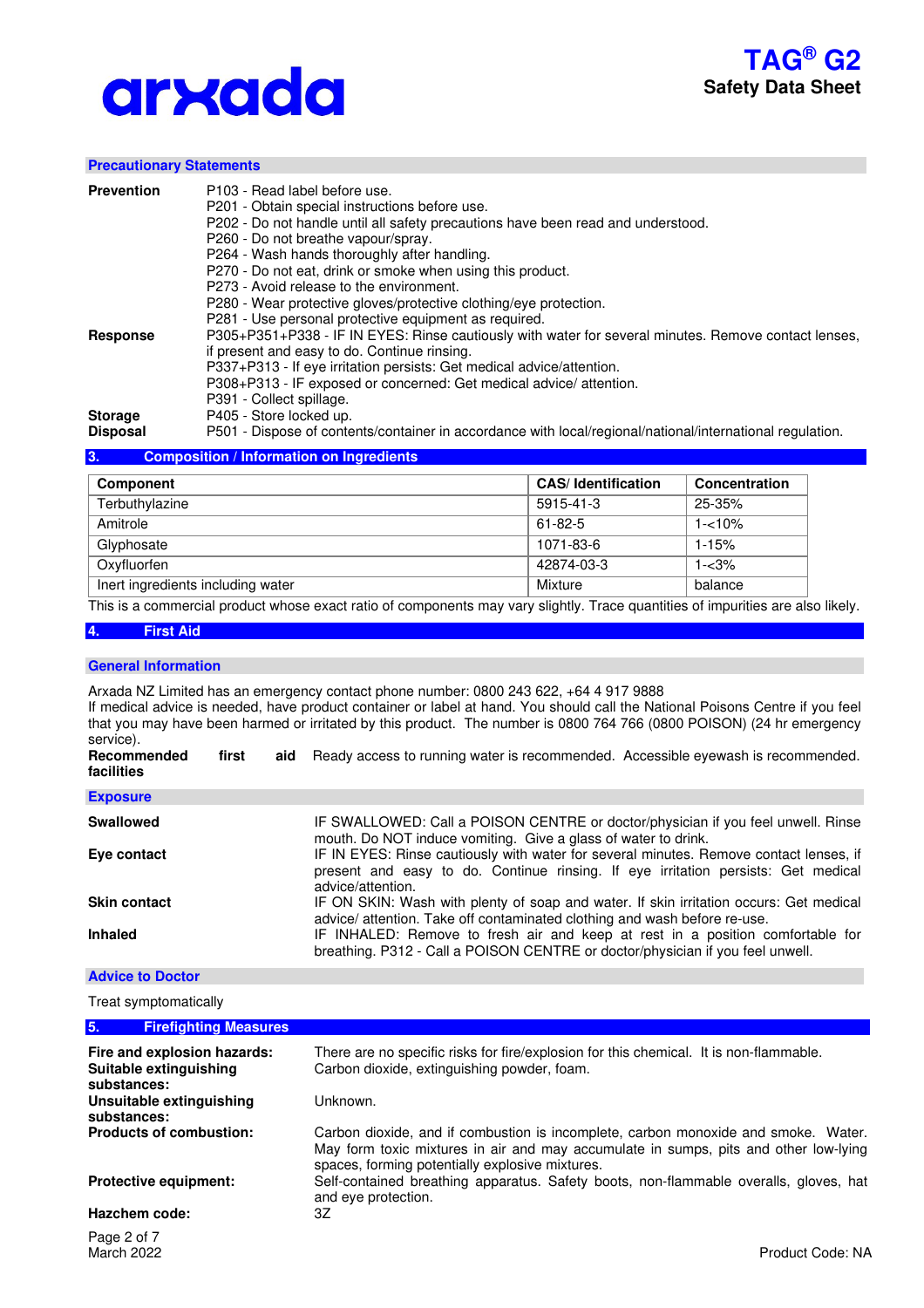#### **6. Accidental Release Measures**

| <b>Containment</b>                  | If greater than 100L is stored, secondary containment and emergency plans to manage<br>any potential spills must be in place. In all cases design storage to prevent discharge to<br>storm water.                                                                                                                                                                                                                                                                                                                       |
|-------------------------------------|-------------------------------------------------------------------------------------------------------------------------------------------------------------------------------------------------------------------------------------------------------------------------------------------------------------------------------------------------------------------------------------------------------------------------------------------------------------------------------------------------------------------------|
| <b>Emergency procedures</b>         | In the event of spillage alert the fire brigade to location and give brief description of<br>hazard. Stop the source of the leak, if safe to do so. Wear protective equipment to<br>prevent skin, eye and respiratory exposure. Clear area of any unprotected personnel.<br>Contain using sand, earth or vermiculite. Do not use sawdust. Prevent by whatever<br>means possible any spillage from entering drains, sewers, or water courses. (If this<br>occurs contact your regional council immediately).             |
| Clean-up method                     | Use absorbent (soil, sand or other inert material). Rags are not recommended for the<br>clean-up of spills, as they may create fire or environmental hazard. Collect and seal in<br>properly labelled containers or drums for disposal. If contamination of crops, sewers or<br>waterways has occurred advise local emergency services.                                                                                                                                                                                 |
| <b>Disposal</b>                     | Mop up and collect recoverable material into labelled containers for recycling or salvage.<br>Recycle containers wherever possible. This material may be suitable for approved<br>landfill. Dispose of only in accord with all regulations.                                                                                                                                                                                                                                                                             |
| <b>Precautions</b>                  | Wear protective equipment to prevent skin and eye contamination and the inhalation of<br>vapours. Work up wind or increase ventilation.                                                                                                                                                                                                                                                                                                                                                                                 |
| <b>Storage &amp; Handling</b><br>7. |                                                                                                                                                                                                                                                                                                                                                                                                                                                                                                                         |
| <b>Storage</b>                      | Avoid storage of harmful substances with food. Store out of reach of children.<br>Containers should be kept closed in order to minimise contamination.<br>Keep from<br>extreme heat and open flames. Avoid contact with incompatible substances as listed in<br>Section 10. Containers (and outer packaging) must bear the prescribed labelling,<br>including the Hazchem code, UN number, ecotoxicity warning and name of contents.<br>Store locked up. Store in accordance with NZS 8409 Management of Agrichemicals. |
| <b>Handling</b>                     | Read entire label before use. Shake well before use.<br>Keep exposure to a minimum, and minimise the quantities kept in work areas. See<br>section 8 with regard to personal protective equipment requirements.                                                                                                                                                                                                                                                                                                         |

**8. Exposure Controls / Personal Protective Equipment** 

### **Workplace Exposure Standards**

A workplace exposure standard (WES) has not been established by WorkSafe NZ for this product. There is a general limit of 3mg/m<sup>3</sup> for respirable particulates and 10mg/m<sup>3</sup> for inhalable particulates when limits have not otherwise been established.

| <b>NZ Workplace</b>  | <b>Ingredient</b> | <b>WES-TWA</b> | <b>WES-STEL</b>  |
|----------------------|-------------------|----------------|------------------|
| <b>Exposure Stds</b> | Amitrole          | $0.2$ mg/m $3$ | data unavailable |

#### **Engineering Controls**

In industrial situations, it is expected that employee exposure to hazardous substances will be controlled to a level as far below the WES as practicable by applying the hierarchy of control required by the Health and Safety at Work Act (2015) and the Health and Safety at Work (General Risk and Workplace Management) Regulations 2016. Exposure can be reduced by process modification, use of local exhaust ventilation, capturing substances at the source, or other methods. If you believe air borne concentrations of mists, dusts or vapours are high, you are advised to modify processes or increase ventilation.

#### **Personal Protective Equipment**

**General <b>Personal Protective Equipment (PPE)** should not be used as the primary means of exposure protection, except in the event of an accident or emergency situation or where all other means of protection have proven to inadequate.

> Clean PPE after use or dispose of as appropriate. Store PPE for re-use in a clean place. Regular training on the correct use of PPE should be provided. In particular the correct fitting and use of respirators and where applicable the cleaning of respirators should be undertaken.

**Eyes** Avoid contact with eyes. Use safety glasses and or chemical splash goggles if splashes are possible. Select eye protection in accordance with AS/NZS 1337.



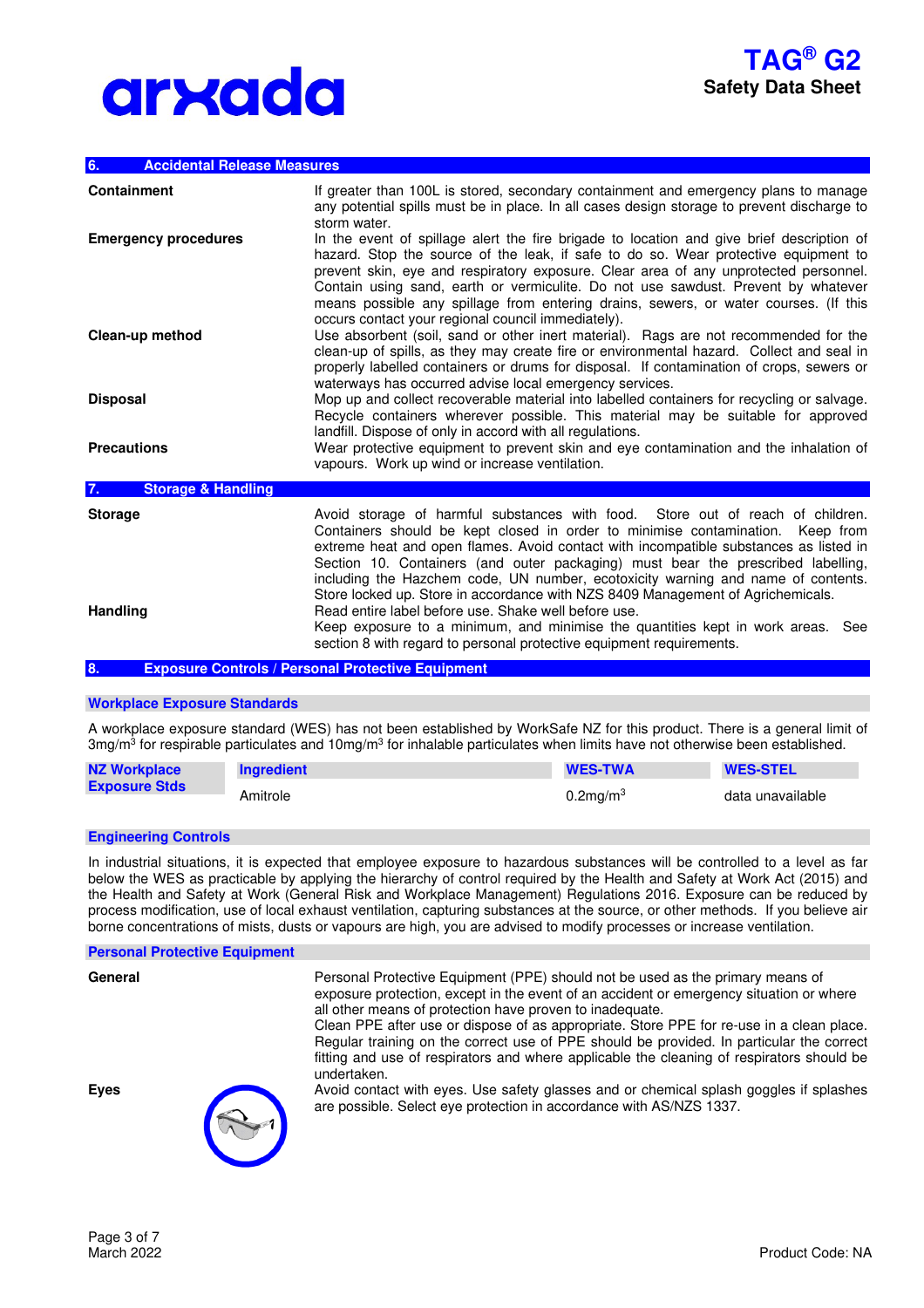



## **WES Additional Information**

Not applicable

**Skin** Protective gloves and clothing are not normally necessary. However, it is prudent to wear gloves when handling chemicals in bulk or for an extended period of time.

**Respiratory** A respirator when airborne concentrations approach the WES (section 8). Respirators must have filters appropriate to the duty and comply with AS/NZS1716 and selected, used and maintained in accordance with AS/NS 1715. Use a respiratory with an organic vapour cartridge and a particulate filter. If using a respirator, ensure that the cartridges are correct for the potential air contamination and are in good working order. Fit testing and clear guidelines and training for use and maintenance of PPE are necessary.

| <b>NOT applicable</b>                                                                                                                                                                                                                                                                                                                           |                                                                                                                                                                                                                                          |  |
|-------------------------------------------------------------------------------------------------------------------------------------------------------------------------------------------------------------------------------------------------------------------------------------------------------------------------------------------------|------------------------------------------------------------------------------------------------------------------------------------------------------------------------------------------------------------------------------------------|--|
| 9.<br><b>Physical &amp; Chemical Properties</b>                                                                                                                                                                                                                                                                                                 |                                                                                                                                                                                                                                          |  |
| Appearance<br>Odour<br>рH<br>Vapour pressure<br><b>Viscosity</b><br><b>Boiling point</b><br><b>Volatile materials</b><br>Freezing / melting point<br><b>Solubility</b><br>Specific gravity / density<br><b>Flash point</b><br>Danger of explosion<br><b>Auto-ignition temperature</b><br>Upper & lower flammable limits<br><b>Corrosiveness</b> | light brown liquid<br>faint odour<br>$3.5 - 4.5$<br>no data<br>no data<br>Initial boiling point: 100°C<br>no data<br>no data<br>miscible in water<br>$1.03 - 1.06$<br>$>100^{\circ}$ C<br>no data<br>no data<br>no data<br>non corrosive |  |
| 10.<br><b>Stability &amp; Reactivity</b>                                                                                                                                                                                                                                                                                                        |                                                                                                                                                                                                                                          |  |
| <b>Stability</b><br>Conditions to be avoided                                                                                                                                                                                                                                                                                                    | Stable<br>Containers should be kept closed in order to avoid contamination. Keep from extreme<br>heat and open flames.                                                                                                                   |  |
| Incompatible groups<br><b>Substance Specific</b><br>Incompatibility<br><b>Hazardous decomposition</b>                                                                                                                                                                                                                                           | None known<br>None known<br>Hydrogen cyanide, other cyanide compounds, hydrogen sulfide, sulfur dioxide, hydrogen,                                                                                                                       |  |
| products<br><b>Hazardous reactions</b>                                                                                                                                                                                                                                                                                                          | ammonia, oxides of carbon, oxides of nitrogen and other potentially toxic combustion<br>products may be present.<br>None known                                                                                                           |  |

# **11. Toxicological Information**

#### **Summary**

IF SWALLOWED: may be harmful. See chronic toxicity.

IF IN EYES: may cause eye irritation.

IF ON SKIN: not expected to cause skin irritation.

IF INHALED: vapours/spray may cause health effects.

CHRONIC TOXICITY: Amitrole is classed by the EPA as a suspected reproductive toxicant.

| <b>Supporting Data</b> |  |
|------------------------|--|
|                        |  |

| Acute            | Oral                 | Using LD <sub>50</sub> 's for ingredients, the Acute Toxicity Estimate (ATE) (oral) for the mixture is<br>>2,000 mg/kg. Data considered includes: Terbuthylazine 1503mg/kg (rat), Oxyfluorfen<br>$>5000$ mg/kg (dog). |
|------------------|----------------------|-----------------------------------------------------------------------------------------------------------------------------------------------------------------------------------------------------------------------|
|                  | <b>Dermal</b>        | Using LD <sub>50</sub> 's for ingredients, the Acute Toxicity Estimate (ATE) (dermal) for the mixture<br>is >2,000 mg/kg. Data considered includes: Oxyfluorfen >10000mg/kg (rabbit).                                 |
|                  | <b>Inhaled</b>       | Using LD <sub>50</sub> 's for ingredients, the Acute Toxicity Estimate (ATE) (inhalation) for the<br>mixture is >5mg/L/4h.                                                                                            |
|                  | Eye                  | The mixture is considered to be an eye irritant, because some of the ingredients<br>(amitrole, glyphosate, oxyfluorfen) present are considered eye irritants in more<br>concentrated form.                            |
|                  | <b>Skin</b>          | The mixture is not considered to be a skin irritant.                                                                                                                                                                  |
| <b>Chronic</b>   | <b>Sensitisation</b> | No ingredient present at concentrations $> 0.1\%$ is considered a sensitizer.                                                                                                                                         |
|                  | <b>Mutagenicity</b>  | No ingredient present at concentrations > 0.1% is considered a mutagen.                                                                                                                                               |
|                  | Carcinogenicity      | No ingredient present at concentrations $> 0.1\%$ is considered a carcinogen.                                                                                                                                         |
| <b>D</b> 4 . 1 7 |                      |                                                                                                                                                                                                                       |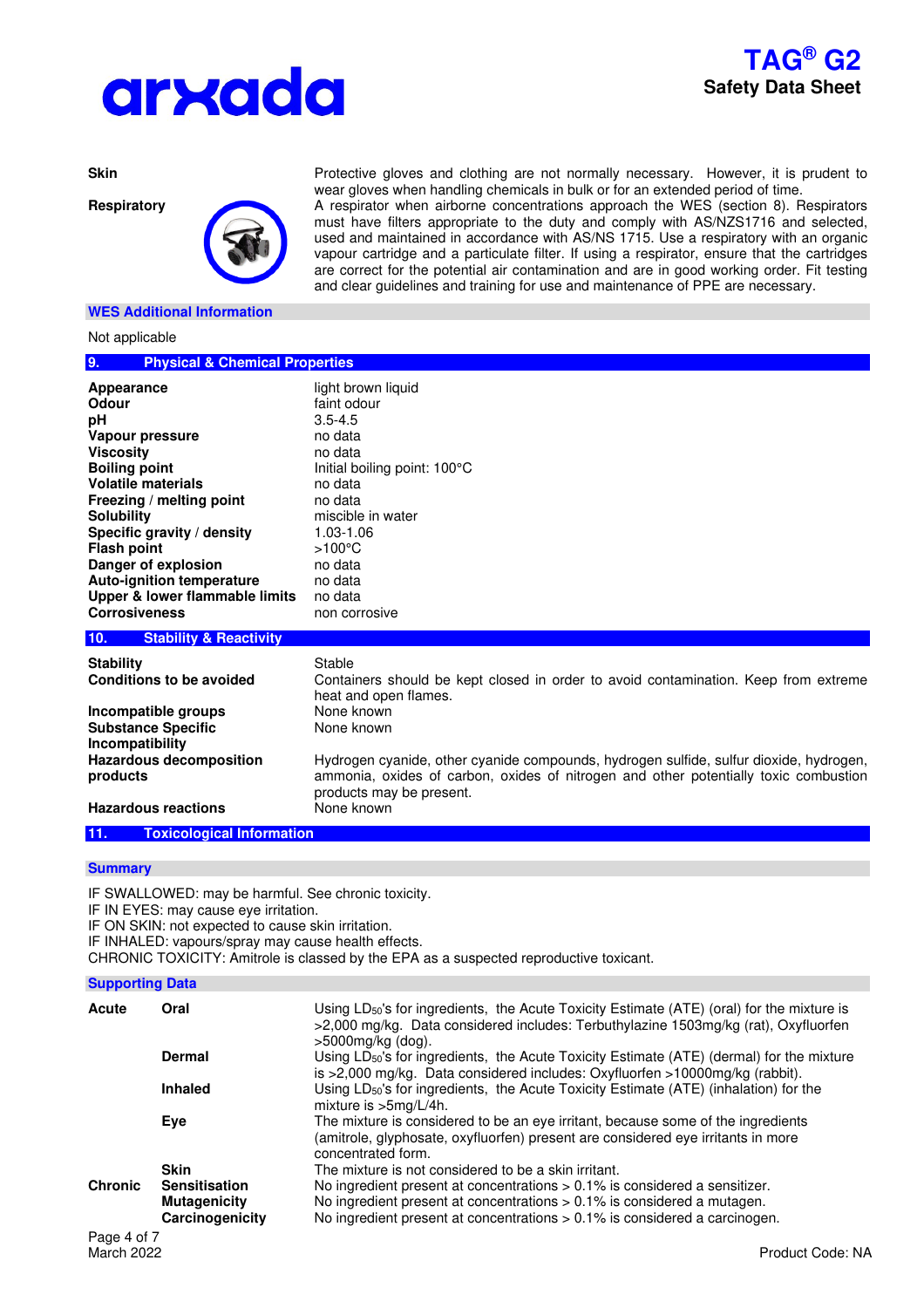



|     | Reproductive /<br>Developmental              | The mixture is considered to be a suspected reproductive or developmental toxicant.<br>Amitrole is classed as a suspected reproductive toxicant. Amitrole may damage a<br>developing fetus through oral exposure. Adverse effect observed NOAEL 120 µg/kg<br>bw/day (subchronic, rat) - fertility, route: oral, Adverse effect observed NOAEL 3 mg/kg<br>bw/day (subacute, rabbit) - developmental toxicity, route: oral.<br>In a two-generation study in rats, dams fed 5 or 25 mg/kg/day of amitrole had fewer pups<br>per litter, and their weight at weaning was reduced. Dietary doses of 1.25 mg/kg/day had<br>no significant effect on reproduction. |
|-----|----------------------------------------------|-------------------------------------------------------------------------------------------------------------------------------------------------------------------------------------------------------------------------------------------------------------------------------------------------------------------------------------------------------------------------------------------------------------------------------------------------------------------------------------------------------------------------------------------------------------------------------------------------------------------------------------------------------------|
|     | <b>Systemic</b>                              | This mixture is considered a systemic target organ toxicant (repeated exposure) cat 2 -<br>Amitrole: Oral route - systemic effects: Adverse effect observed LOAEL 1.5 mg/kg<br>bw/day (subchronic, rat), Amitrol may affect thyroid and liver.                                                                                                                                                                                                                                                                                                                                                                                                              |
|     | <b>Aggravation of</b><br>existing conditions | None known.                                                                                                                                                                                                                                                                                                                                                                                                                                                                                                                                                                                                                                                 |
| 12. | <b>Ecological Data</b>                       |                                                                                                                                                                                                                                                                                                                                                                                                                                                                                                                                                                                                                                                             |

#### **Summary**

This mixture is considered very toxic towards aquatic organisms with long lasting effects and hazardous to soil organisms. Avoid contamination of any water supply with this product or empty container. This mixture is a selective herbicide and is very toxic to some plant species (certain plants may be killed or damaged from root uptake of this product).

| <b>Supporting Data</b>                             |                                                                                                                                                                                                                                                                                                                                                                                                                                                                                                                                                                                                                                                                                                                        |
|----------------------------------------------------|------------------------------------------------------------------------------------------------------------------------------------------------------------------------------------------------------------------------------------------------------------------------------------------------------------------------------------------------------------------------------------------------------------------------------------------------------------------------------------------------------------------------------------------------------------------------------------------------------------------------------------------------------------------------------------------------------------------------|
| <b>Aquatic</b><br><b>Bioaccumulation</b>           | Using $EC_{50}$ 's for ingredients, the calculated $EC_{50}$ for the mixture is <1 mg/L. Data<br>considered includes:<br><b>Terbuthylazine</b> 0.109mg/L (96h, Mysidopsis bahia), 0.0032mg/L (5 day, Selenastrum<br>capricorntum), 3.4mg/L (96hr, rainbow trout),<br>Amitrole 1.54mg/L (48hr, Daphnia magna), 2.3mg/L (96h, Scenedesmus subspicatus<br>(Algae)), 65mg/L (96h, rainbow trout),<br>Glyphosate 485mg/l (72h, algae), 2.6-3.4mg/L (48h, Crustacean), 0.53mg/L (96h, Fish),<br>0.64mg/L (168h, Algae), 1.3mg/L (96h, algae),<br>Oxyfluorfen 0.15mg/L (96h, Pimephales promelas (fathead minnow) ), 0.5mg/L (48h,<br>Daphnia magna), inert ingredients data unavailable, water n/a, 0 0, 0 0, 0 0<br>No data |
| <b>Degradability</b>                               | No data                                                                                                                                                                                                                                                                                                                                                                                                                                                                                                                                                                                                                                                                                                                |
| Soil                                               | EPA has classified the mixture as hazardous to the soil environment.                                                                                                                                                                                                                                                                                                                                                                                                                                                                                                                                                                                                                                                   |
| <b>Terrestrial vertebrate</b>                      | The mixture has been classified by EPA as hazardous to terrestrial vertebrates. See<br>acute toxicity.<br>Amitrole is practically nontoxic to upland game birds [6,18]. The LD50 for amitrole in<br>mallard ducks is 2000 mg/kg.                                                                                                                                                                                                                                                                                                                                                                                                                                                                                       |
| <b>Terrestrial invertebrate</b><br><b>Biocidal</b> | No evidence of ecotoxicity towards terrestrial invertebrates.<br>no data                                                                                                                                                                                                                                                                                                                                                                                                                                                                                                                                                                                                                                               |
| 13.<br><b>Disposal Considerations</b>              |                                                                                                                                                                                                                                                                                                                                                                                                                                                                                                                                                                                                                                                                                                                        |
| <b>Restrictions</b>                                | There are no product-specific restrictions, however, local council and resource consent<br>conditions may apply, including requirements of trade waste consents.                                                                                                                                                                                                                                                                                                                                                                                                                                                                                                                                                       |
| <b>Disposal method</b>                             | Disposal of this product must comply with the Hazardous Substances (Disposal) Notice<br>2017 and the requirements of the Resource Management Act for which approval should<br>be sought from the Regional Authority. The substance must be treated and therefore<br>rendered non-hazardous before discharge to the environment.                                                                                                                                                                                                                                                                                                                                                                                        |
| <b>Contaminated packaging</b>                      | Disposal of contaminated packaging must comply with the Hazardous Substances<br>(Disposal) Notice 2017 clause 12. Triple rinse empty container placing rinse water in the<br>spray tank. If recycling, discard cap and deliver clean container to an Agrecovery depot<br>or crush and bury in an approved landfill.                                                                                                                                                                                                                                                                                                                                                                                                    |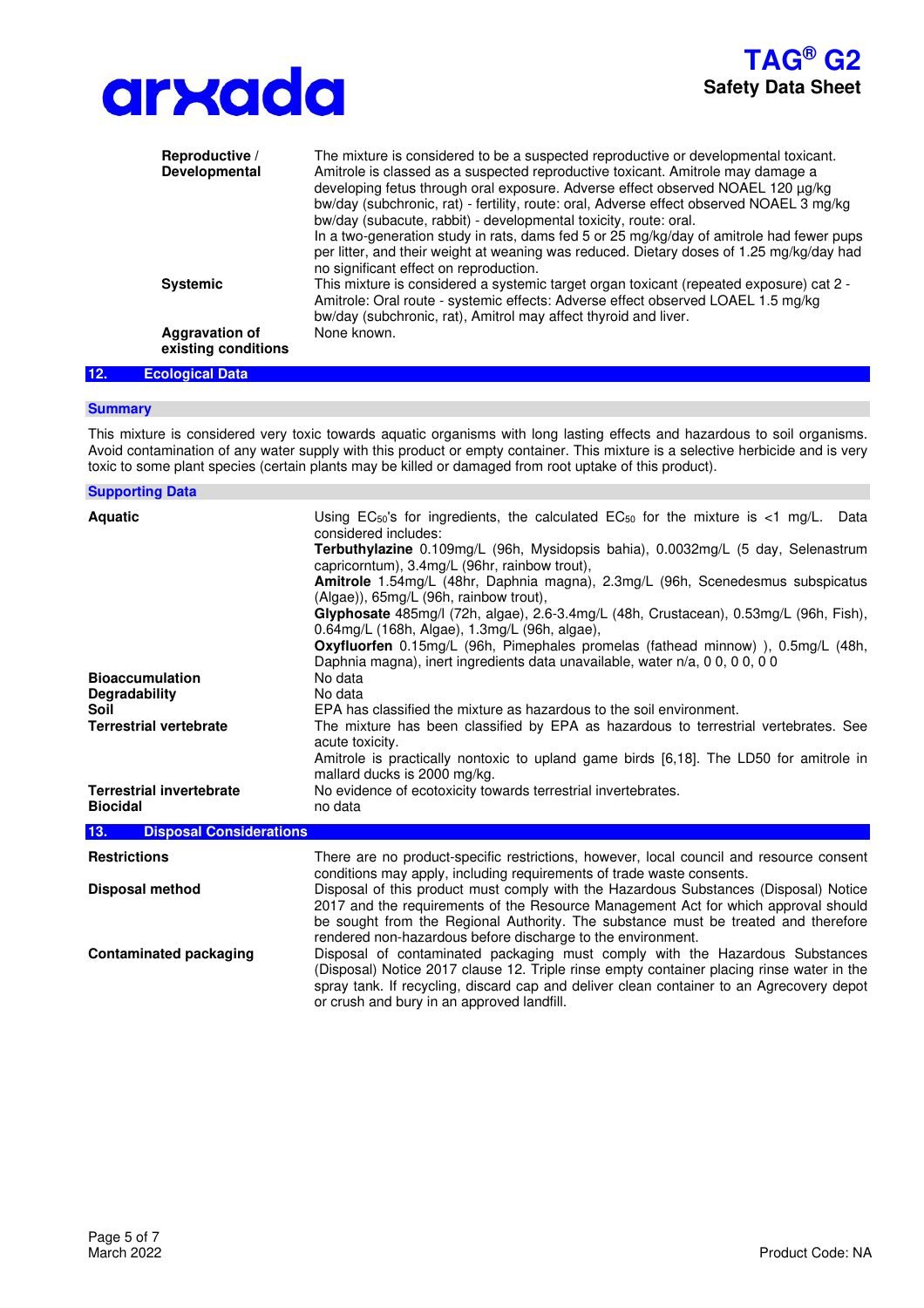## **14. Transport Information**

# **Land Transport Rule: Dangerous Goods 2005 - NZS 5433:2007**

Transport according to NZS 5433 (Transport of Hazardous Substances on Land). Considered a dangerous good for transport. **UN number:** 3082 **Proper shipping name:** ENVIRONMENTALLY HAZARDOUS

| 15.<br><b>Requiatory Information</b> |           |                |                                         |
|--------------------------------------|-----------|----------------|-----------------------------------------|
| <b>Precautions:</b>                  | Ecotoxic. | Hazchem code:  | 3Ζ                                      |
| Class(es)                            | 9         | Packing group: |                                         |
|                                      |           |                | Oxyfluorfen)                            |
|                                      |           |                | (Terbuthylazine, Glyphosate, Amitrole & |
|                                      |           |                | SUBSTANCE, LIQUID, N.O.S.               |

This product is an approved substance under the Hazardous Substances and New Organisms Act (HSNO). Approval code: HSR007866, TNL 2347. All ingredients appear on the New Zealand Inventory of Chemicals NZIoC.

#### **Specific Controls**

| Key workplace requirements are: |                                                                                                                                                                             |
|---------------------------------|-----------------------------------------------------------------------------------------------------------------------------------------------------------------------------|
| <b>SDS</b>                      | To be available within 10 minutes in workplaces storing any quantity.                                                                                                       |
| Inventory                       | An inventory of all hazardous substances must be prepared and maintained.                                                                                                   |
| Packaging                       | All hazardous substances should be appropriately packaged including substances<br>that have been decanted, transferred or manufactured for own use or have been<br>supplied |
| Labelling                       | Must comply with the Hazardous Substances (Labelling) Notice 2017.                                                                                                          |
| Emergency plan                  | Required if > 100L is stored.                                                                                                                                               |
| Certified handler               | Required (Certified handlers and supervision and training of workers)                                                                                                       |
| Tracking                        | Not required.                                                                                                                                                               |
| Bunding & secondary containment | Required if > 100L is stored.                                                                                                                                               |
| Signage                         | Required if > 100L is stored.                                                                                                                                               |
| Location compliance certificate | Not required.                                                                                                                                                               |
| Flammable zone                  | Not required.                                                                                                                                                               |
| Fire extinguisher               | Not required.                                                                                                                                                               |
| Additional controls             | Maximum application rates have been set. Please consult label for details.                                                                                                  |

 Note: The above workplace requirements apply if only this particular substance is present. The complete set of controls for a location will depend on the classification and total quantities of other substances present in that location.

#### **Other Legislation**

In New Zealand, the use of this product may come under the Resource Management Act and Regulations, the Health and Safety at Work Act 2015 and the Health and Safety at Work (General Risk and Workplace Management) Regulations 2016, local Council Rules and Regional Council Plans.

### ACVM approval: P007734

| 16.<br><b>Other Information</b> |                                                                                                                                                     |
|---------------------------------|-----------------------------------------------------------------------------------------------------------------------------------------------------|
|                                 |                                                                                                                                                     |
| <b>Abbreviations</b>            |                                                                                                                                                     |
| <b>Approval Code</b>            | Approval HSR007866, TNL 2347 Controls, EPA. www.epa.govt.nz                                                                                         |
| <b>CAS Number</b>               | Unique Chemical Abstracts Service Registry Number                                                                                                   |
| $EC_{50}$                       | Ecotoxic Concentration 50% – concentration in water which is fatal to 50% of a test<br>population (e.g. daphnia, fish species)                      |
| <b>EPA</b>                      | Environmental Protection Authority (New Zealand)                                                                                                    |
| <b>GHS</b>                      | Globally Harmonised System of Classification and Labelling of Chemicals, 7 <sup>th</sup> revised<br>edition, 2017, published by the United Nations. |
| <b>HAZCHEM Code</b>             | Emergency action code of numbers and letters that provide information to emergency<br>services, especially fire fighters                            |
| <b>HSNO</b>                     | Hazardous Substances and New Organisms (Act and Regulations)                                                                                        |
| <b>IARC</b>                     | International Agency for Research on Cancer                                                                                                         |
| LEL.                            | Lower Explosive Limit                                                                                                                               |
| $LD_{50}$                       | Lethal Dose 50% – dose which is fatal to 50% of a test population (usually rats).                                                                   |
| $LC_{50}$                       | Lethal Concentration 50% – concentration in air which is fatal to 50% of a test population<br>(usually rats)                                        |
| <b>NZIoC</b>                    | New Zealand Inventory of Chemicals                                                                                                                  |
| Page 6 of 7                     |                                                                                                                                                     |
| <b>March 2022</b>               | Product Code: NA                                                                                                                                    |